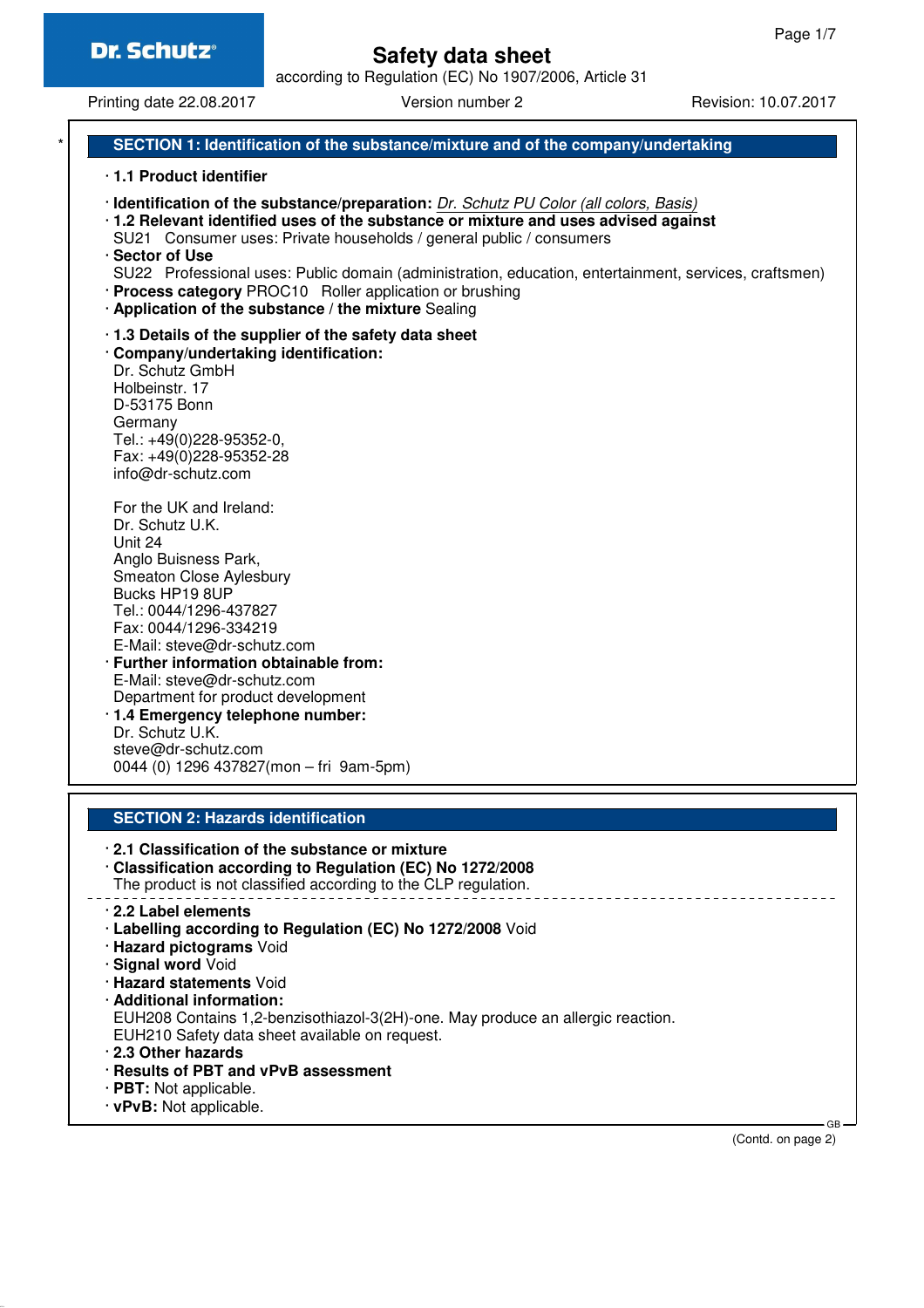## **Dr. Schutz®**

## **Safety data sheet**

according to Regulation (EC) No 1907/2006, Article 31

Printing date 22.08.2017 **Version number 2** Revision: 10.07.2017

**Identification of the substance/preparation:** Dr. Schutz PU Color (all colors, Basis)

(Contd. of page 1)

## \* **SECTION 3: Composition/information on ingredients**

- · **3.2 Chemical characterisation: Mixtures**
- · **Description:** Mixture of substances listed below with nonhazardous additions.
- · **Dangerous components:** Void
- · **Additional information:** For the wording of the listed hazard phrases refer to section 16.

## **SECTION 4: First aid measures**

- · **4.1 Description of first aid measures**
- · **General information:** Immediately remove any clothing soiled by the product. No special measures required. · **After inhalation:** Supply fresh air.
- · **After skin contact:** Rinse with warm water.
- · **After eye contact:**
- Rinse opened eye for several minutes under running water. If symptoms persist, consult a doctor.
- · **After swallowing:** Rinse out mouth and then drink plenty of water.
- · **4.2 Most important symptoms and effects, both acute and delayed**
- No further relevant information available.
- · **4.3 Indication of any immediate medical attention and special treatment needed** No further relevant information available.

## **SECTION 5: Firefighting measures**

- · **5.1 Extinguishing media**
- · **Suitable extinguishing agents:** Use fire extinguishing methods suitable to surrounding conditions.
- · **For safety reasons unsuitable extinguishing agents:** Not applicable.
- · **5.2 Special hazards arising from the substance or mixture** Danger of forming toxic pyrolysis products.
- · **5.3 Advice for firefighters**
- · **Protective equipment:** Do not inhale explosion gases or combustion gases.
- · **Additional information**

Dispose of fire debris and contaminated fire fighting water in accordance with official regulations.

### **SECTION 6: Accidental release measures**

- · **6.1 Personal precautions, protective equipment and emergency procedures** Avoid contact with the eyes and skin.
- · **6.2 Environmental precautions:** Prevent from spreading (e.g. by damming-in or oil barriers). Dilute with plenty of water.
- Do not allow to enter sewers/ surface or ground water.
- · **6.3 Methods and material for containment and cleaning up:**
- Absorb with liquid-binding material (sand, diatomite, acid binders, universal binders, sawdust).
- · **6.4 Reference to other sections** See Section 7 for information on safe handling. See Section 8 for information on personal protection equipment. See Section 13 for disposal information.

## **SECTION 7: Handling and storage**

### · **7.1 Precautions for safe handling**

Follow instructions on the label and in the Technical Product Information Sheet.

(Contd. on page 3)

GB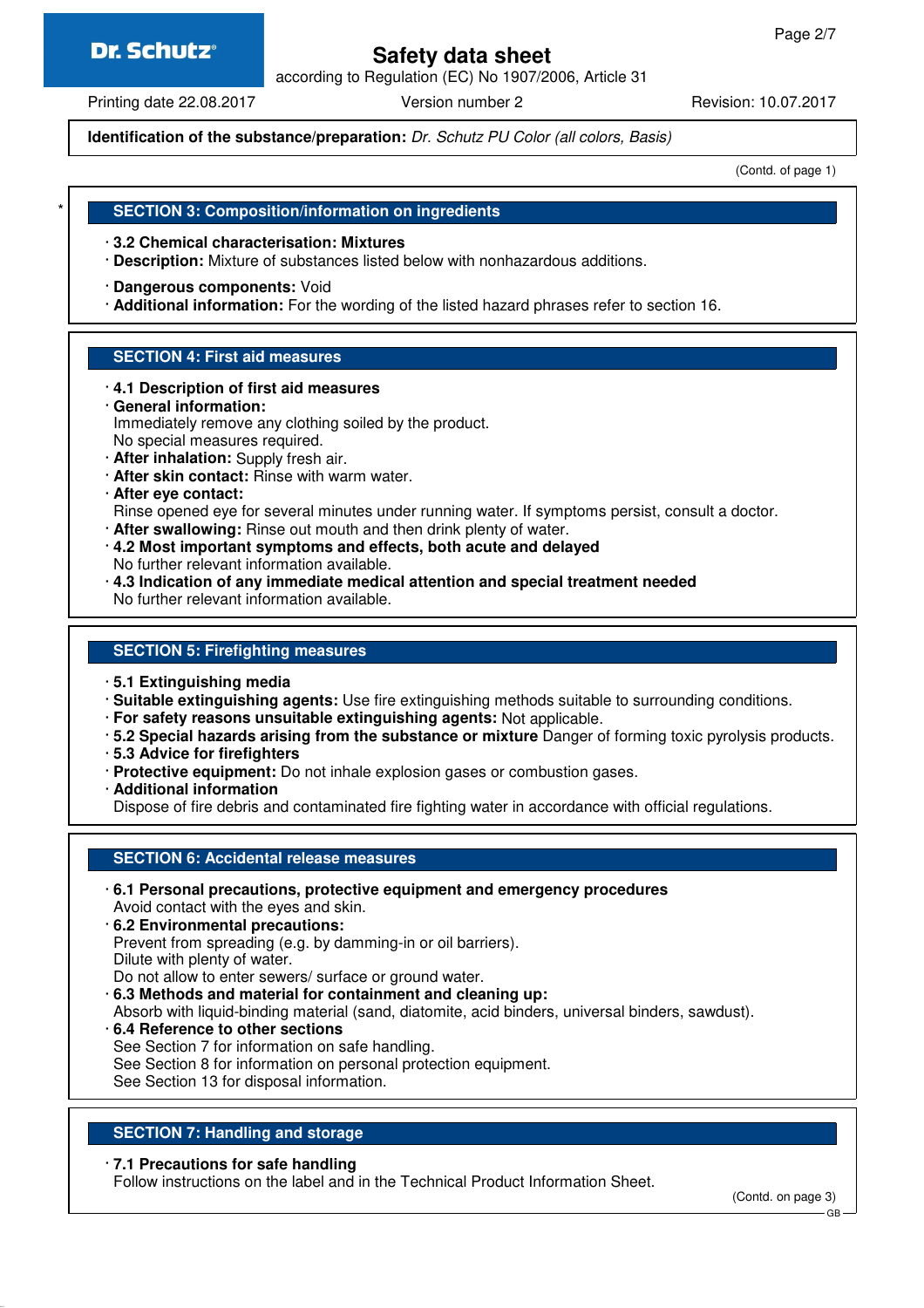according to Regulation (EC) No 1907/2006, Article 31

Printing date 22.08.2017 Version number 2 Revision: 10.07.2017

#### **Identification of the substance/preparation:** Dr. Schutz PU Color (all colors, Basis)

(Contd. of page 2)

Avoid contact with the eyes and skin. No special measures required.

- · **Information about fire and explosion protection:** No special precautions are necessary if used correctly.
- · **7.2 Conditions for safe storage, including any incompatibilities**
- · **Storage:**
- · **Requirements to be met by storerooms and receptacles:** Store only in unopened original receptacles.
- · **Information about storage in one common storage facility:** Store away from foodstuffs.
- · **Further information about storage conditions:**
- Protect from frost.

Store under lock and key and out of the reach of children.

Store receptacle in a well ventilated area.

· **7.3 Specific end use(s)** No further relevant information available.

#### \* **SECTION 8: Exposure controls/personal protection**

· **Additional information about design of technical facilities:** No further data; see item 7.

#### · **8.1 Control parameters**

#### · **Exposure limit values:**

**57-55-6 Methyl glycol**

WEL Long-term value: 474\* 10\*\* mg/m<sup>3</sup>, 150\* ppm

\*total vapour and particulates \*\*particulates

- · **DNELs** No further relevant information available.
- · **PNECs** No further relevant information available.
- · **Additional information:** The lists valid during the making were used as basis.
- · **8.2 Exposure controls**
- · **Occupational exposure controls:**
- · **General protective and hygienic measures:**
- Do not eat, drink, smoke or sniff while working. Be sure to clean skin thoroughly after work and before breaks.
- · **Respiratory protection:** Not required.

#### · **Protection of hands:**

Only use chemical-protective gloves with CE-labelling of category III.

The glove material has to be impermeable and resistant to the product/ the substance/ the preparation. Due to missing tests no recommendation to the glove material can be given for the product/ the preparation/ the chemical mixture.

Selection of the glove material on consideration of the penetration times, rates of diffusion and the degradation

· **Material of gloves**

Nitrile rubber, NBR

The selection of the suitable gloves does not only depend on the material, but also on further marks of quality and varies from manufacturer to manufacturer. As the product is a preparation of several substances, the resistance of the glove material can not be calculated in advance and has therefore to be checked prior to the application.

· **Penetration time of glove material**

The exact break trough time has to be found out by the manufacturer of the protective gloves and has to be observed.

· **Eye protection:**

Where there is a danger of the eyes coming into contact with splashes of liquid (i.e. when refilling larger quantities), safety goggles according to EN 166 (i.e. goggles with side shields) are recommended.

#### · **Body protection:**

Not required.

Light weight protective clothing

(Contd. on page 4)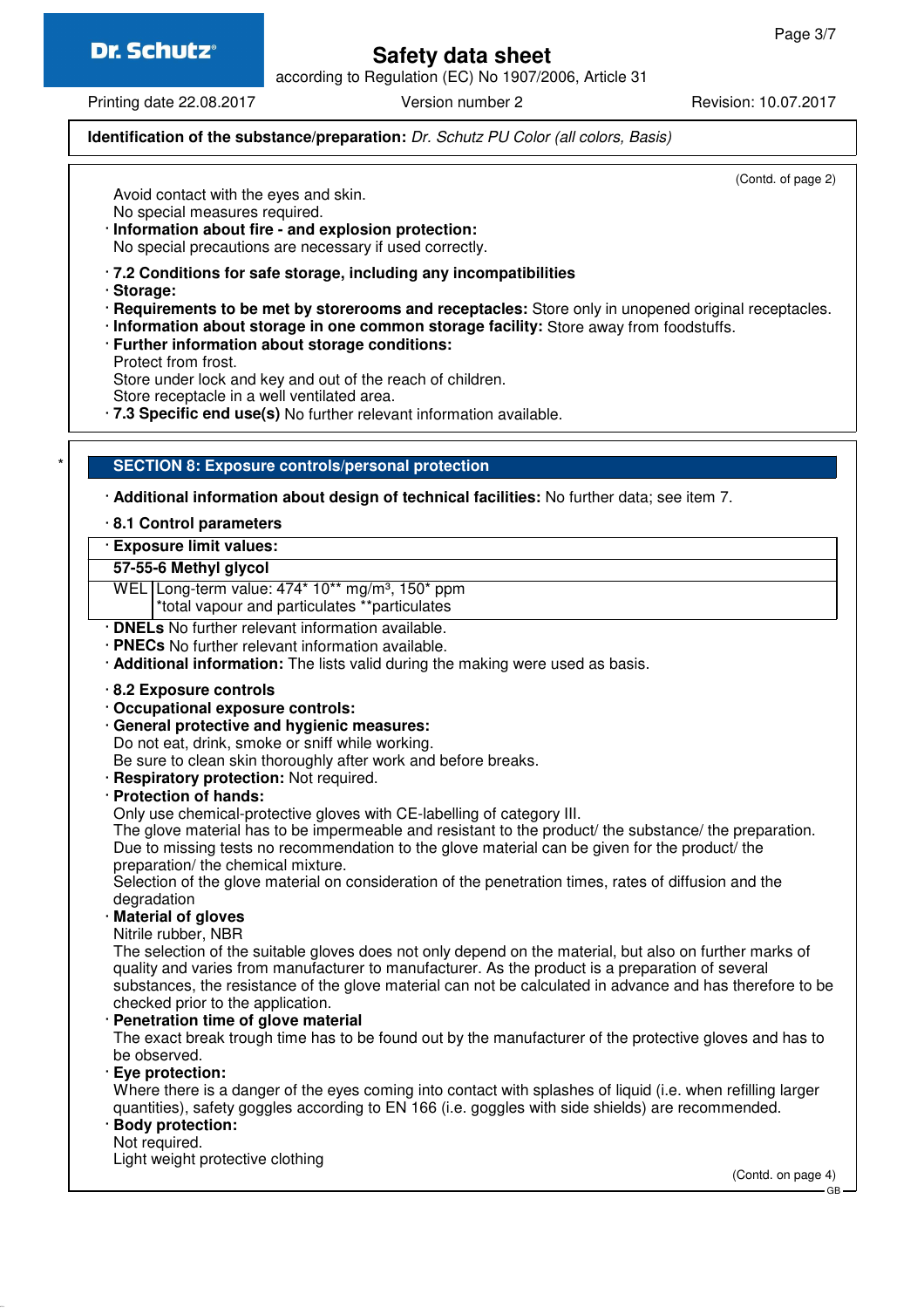## **Dr. Schutz®**

## **Safety data sheet**

according to Regulation (EC) No 1907/2006, Article 31

Printing date 22.08.2017 Version number 2 Revision: 10.07.2017

(Contd. of page 3)

#### **Identification of the substance/preparation:** Dr. Schutz PU Color (all colors, Basis)

· **Limitation and supervision of exposure into the environment** Follow instructions for use, dosage and waste disposal.

| <b>SECTION 9: Physical and chemical properties</b>        |                                               |  |
|-----------------------------------------------------------|-----------------------------------------------|--|
| 9.1 Information on basic physical and chemical properties |                                               |  |
| · General Information                                     |                                               |  |
| · Appearance:<br>Form:                                    | Fluid                                         |  |
|                                                           |                                               |  |
| Colour:                                                   | Whitish                                       |  |
| · Odour:<br>· Odour threshold:                            | Characteristic<br>Not determined.             |  |
|                                                           |                                               |  |
| · pH-value at 20°C:                                       | 8.5                                           |  |
| Change in condition                                       |                                               |  |
| <b>Melting point/freezing point:</b>                      | Undetermined.                                 |  |
| Initial boiling point and boiling range: >98°C            |                                               |  |
| · Flash point:                                            | >100°C (Seta Flash Closed Cup)                |  |
| · Flammability (solid, gas):                              | Undetermined.                                 |  |
| · Ignition temperature:                                   | $194^{\circ}$ C                               |  |
| · Decomposition temperature:                              | Not determined.                               |  |
| · Auto-ignition temperature:                              | Product is not selfigniting.                  |  |
| <b>Explosive properties:</b>                              | Product does not present an explosion hazard. |  |
| · Explosion limits:                                       |                                               |  |
| Lower:                                                    | Not determined.                               |  |
| Upper:                                                    | Not determined.                               |  |
| · Vapour pressure at 20°C:                                | 23hPa                                         |  |
| Density at 20°C:                                          | $1.06$ g/cm <sup>3</sup>                      |  |
| · Relative density                                        | Not determined.                               |  |
| · Vapour density                                          | Not determined.                               |  |
| · Evaporation rate                                        | Not determined.                               |  |
| · Solubility in / Miscibility with                        |                                               |  |
| water:                                                    | Fully miscible.                               |  |
| · Partition coefficient: n-octanol/water:                 | Not determined.                               |  |
| · Viscosity:                                              |                                               |  |
| Dynamic:                                                  | Not determined.                               |  |
| Kinematic at 20°C:                                        | 90s (DIN 53211/4)                             |  |
| · Solvent content:                                        |                                               |  |
| <b>Organic solvents:</b>                                  | 7.4%                                          |  |
| VOC (EC)                                                  | 7.39 %                                        |  |
| 9.2 Other information                                     | No further relevant information available.    |  |
|                                                           |                                               |  |

### **SECTION 10: Stability and reactivity**

· **10.1 Reactivity** see section "Possibility of hazardous reactions".

· **10.2 Chemical stability** No information available.

(Contd. on page 5)

GB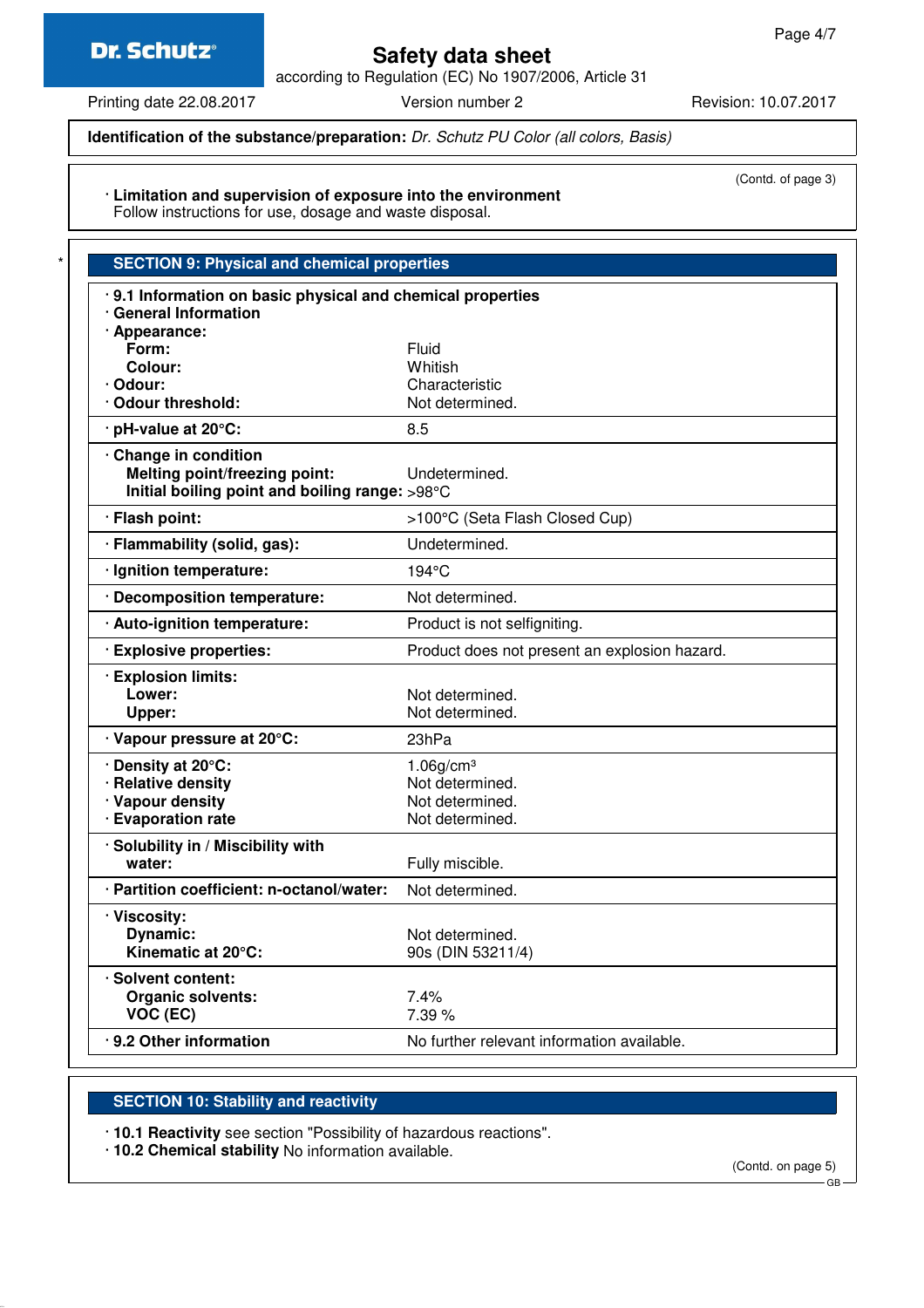according to Regulation (EC) No 1907/2006, Article 31

Printing date 22.08.2017 **Version number 2** Revision: 10.07.2017

(Contd. of page 4)

#### **Identification of the substance/preparation:** Dr. Schutz PU Color (all colors, Basis)

· **Conditions to avoid:**

Protect from frost.

No decomposition if used and stored according to specifications.

- · **10.3 Possibility of hazardous reactions** No dangerous reactions known.
- · **10.4 Conditions to avoid** No further relevant information available.
- · **10.5 Incompatible materials:** No dangerous reactions known.
- · **10.6 Hazardous decomposition products:** Danger of forming toxic pyrolysis products.

#### **SECTION 11: Toxicological information**

- · **11.1 Information on toxicological effects**
- · **Acute toxicity** Based on available data, the classification criteria are not met.
- · **Primary irritant effect:**
- · **Skin corrosion/irritation** No data available.
- · **Serious eye damage/irritation** Based on available data, the classification criteria are not met.
- · **Respiratory or skin sensitisation** Based on available data, the classification criteria are not met.
- · **Repeated dose toxicity** Undetermined.
- · **CMR effects (carcinogenity, mutagenicity and toxicity for reproduction)** Undetermined.
- · **Germ cell mutagenicity** Based on available data, the classification criteria are not met.
- · **Carcinogenicity** Based on available data, the classification criteria are not met.
- · **Reproductive toxicity** Based on available data, the classification criteria are not met.
- · **STOT-single exposure** Based on available data, the classification criteria are not met.
- · **STOT-repeated exposure** Based on available data, the classification criteria are not met.
- · **Aspiration hazard** Based on available data, the classification criteria are not met.

#### **SECTION 12: Ecological information**

- · **12.1 Toxicity**
- · **Aquatic toxicity:** Undetermined.
- · **12.2 Persistence and degradability**

Elimination of contained polymers is possible through precipitation or flocculation. The solvent is biodegradable.

- · **12.3 Bioaccumulative potential** Undetermined.
- · **12.4 Mobility in soil** No further relevant information available.
- · **Ecotoxical effects:**
- · **Behaviour in sewage processing plants:**

Technically correct releases of minimal concentrations to adapted biological sewage plants, will not disturb the biodegradability of activated sludge. Before allowing large quantities to be fed into sewage plants, obtain the approval of the responsible authorities.

- · **Additional ecological information:**
- · **General notes:**

Water hazard class 1 (German Regulation) (Self-assessment): slightly hazardous for water Do not allow to reach ground water/water course. Do not allow undiluted product or large quantities of it to reach sewage system.

- · **12.5 Results of PBT and vPvB assessment**
- · **PBT:** Not applicable.
- · **vPvB:** Not applicable.
- · **12.6 Other adverse effects** No further relevant information available.

#### **SECTION 13: Disposal considerations**

#### · **13.1 Waste treatment methods**

· **Recommendation**

Must be specially treated adhering to official regulations.

(Contd. on page 6)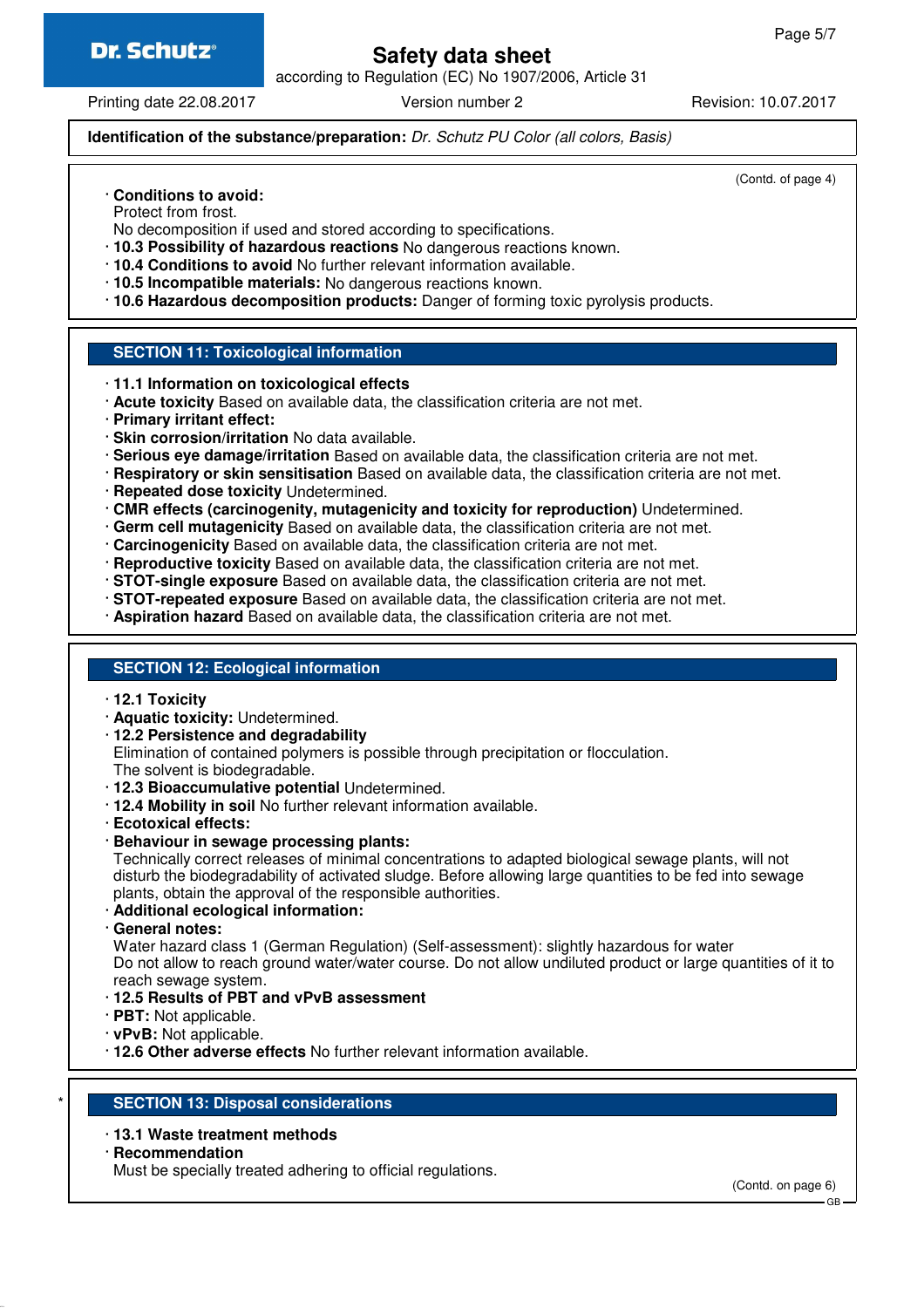## **Dr. Schutz®**

## **Safety data sheet**

according to Regulation (EC) No 1907/2006, Article 31

Printing date 22.08.2017 Version number 2 Revision: 10.07.2017

#### **Identification of the substance/preparation:** Dr. Schutz PU Color (all colors, Basis)

(Contd. of page 5)

Small amounts may be diluted with plenty of water and washed away. Dispose of bigger amounts in accordance with Local Authority requirements.

#### · **European waste catalogue**

08 01 12 waste paint and varnish other than those mentioned in 08 01 11

#### · **Uncleaned packaging:**

· **Recommendation:**

Empty contaminated packagings thoroughly. They may be recycled after thorough and proper cleaning. Packagings that may not be cleansed are to be disposed of in the same manner as the product. · **Recommended cleansing agents:** Water, if necessary together with cleansing agents.

| <b>SECTION 14: Transport information</b>                                                               |                 |  |
|--------------------------------------------------------------------------------------------------------|-----------------|--|
| $\cdot$ 14.1 UN-Number<br>· ADR, ADN, IMDG, IATA                                                       | Void            |  |
| · 14.2 UN proper shipping name<br>· ADR, ADN, IMDG, IATA                                               | Void            |  |
| · 14.3 Transport hazard class(es)                                                                      |                 |  |
| · ADR, ADN, IMDG, IATA<br>· Class                                                                      | Void            |  |
| 14.4 Packing group<br>· ADR, IMDG, IATA                                                                | Void            |  |
| 14.5 Environmental hazards:<br>· Marine pollutant:                                                     | No.             |  |
| · 14.6 Special precautions for user                                                                    | Not applicable. |  |
| · 14.7 Transport in bulk according to Annex II of<br><b>Marpol and the IBC Code</b><br>Not applicable. |                 |  |
| · UN "Model Regulation":                                                                               | Void            |  |

#### **SECTION 15: Regulatory information**

· **15.1 Safety, health and environmental regulations/legislation specific for the substance or mixture**

- · **Directive 2012/18/EU**
- · **Named dangerous substances ANNEX I** None of the ingredients is listed.
- · **National regulations:**
- · **Other regulations, limitations and prohibitive regulations** Other regulations (EC): Directive 2004/42/EC · **15.2 Chemical safety assessment:** A Chemical Safety Assessment has not been carried out.

#### **SECTION 16: Other information**

This information is based on our present knowledge. However, this shall not constitute a guarantee for any specific product features and shall not establish a legally valid contractual relationship.

- · **Training hints** ---
- · **Recommended restriction of use**

Not intended for spraying and industrial processing.

(Contd. on page 7)

GB